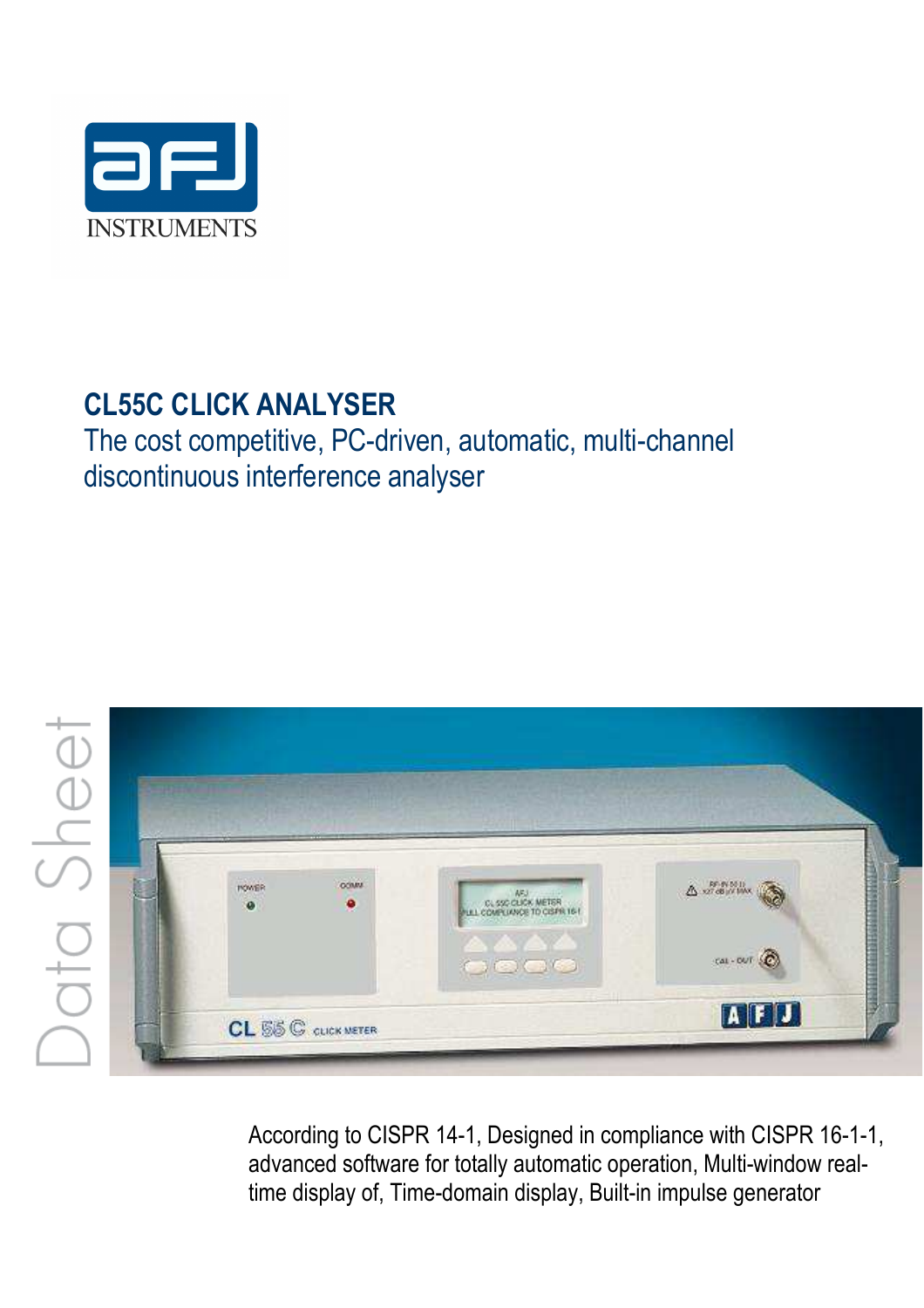CL55C is the cost competitive, PC-driven, automatic, multichannel discontinuous interference analyser CL55C is not just a GO/NO-GO tester. It is a sophisticated analyser fully supporting a thorough investigation on the when, where and why a click occurs.

CL55C so provide a very substantial contribution to problem-solving requirements in a critical domain of equipment compliance.



## **OVERVIEW**

**CISPR 14-1** describe limits for phenomena related to unwanted radio emissions from household appliances and portable tools, including the discontinuous disturbances on the mains cord. the so-called "clicks".

#### **DEFINITIONS**

A discontinuous disturbance, commonly called "click", is defined as a disturbance exceeding the limit of continuous emission for no longer than 200ms, and that is separated from a subsequent disturbance by at least 200ms. All automatic, programmedcontrolled machines electrically operated and thermal appliances, and common domestic and light-industry equipment, generate discontinuous disturbances along the power supply cabling. The effects of such disturbances vary with repetition rate and amplitude: the higher the amplitude of the disturbance, the lower should be its frequency of occurrence.

#### **APPLICABLE STANDARDS**

For "clicks" - that is for interference emissions that exceed the recognized steady-state limits but for a very limited time - CISPR14-1 has been and is used as the *basic* standard for short-term emissions as well as a *product* standard. It is a quoted as a basic reference in the generic standards **IEC 61000-6-3** for residential and light industrial limits and **IEC 61000-6-4** for industrial environments. Likewise it is referenced in product standard **EN55103** for professional audio/video equipment.

Such requirement is a timeconsuming test, that may take several hours per each phase of the EUT (Equipment Under Test).

Thanks to the independence and simultaneous operation of its channels, the AFJ CL55C greatly reduces the test time required.

#### **CISPR COMPLIANCE**

**CL55C** is a four, parallel channel, fixed frequency (**150KHz, 500KHz, 1.4MHz, 30MHz**) RF receiver, with each channel provided with peak and quasi-peak detectors. Q-P detectors, fully comply with CISPR16-1-1. The way the Q-P detectors are designed, enables to automatically perform tests in full compliance with the requirements of EN55014-1, where requesting to test using an oscilloscope (**time-domain** operation). For the purpose of functional selfassessment, the analyser has a builtin impulse generator, which can produce the entire set of single and multiple disturbance pulses, in the various timing and shift configurations, as required by **CISPR 16-1-1**. Powerful and user-friendly control software enables it to perform all tests, standard and customized, in a very easy and fully automatic way.

**Option CL55/VCCI**, makes the click analyser fully compliance with **VCCI** Emission Japanese standard, by through **500kHz / 550kHz** selectable frequencies.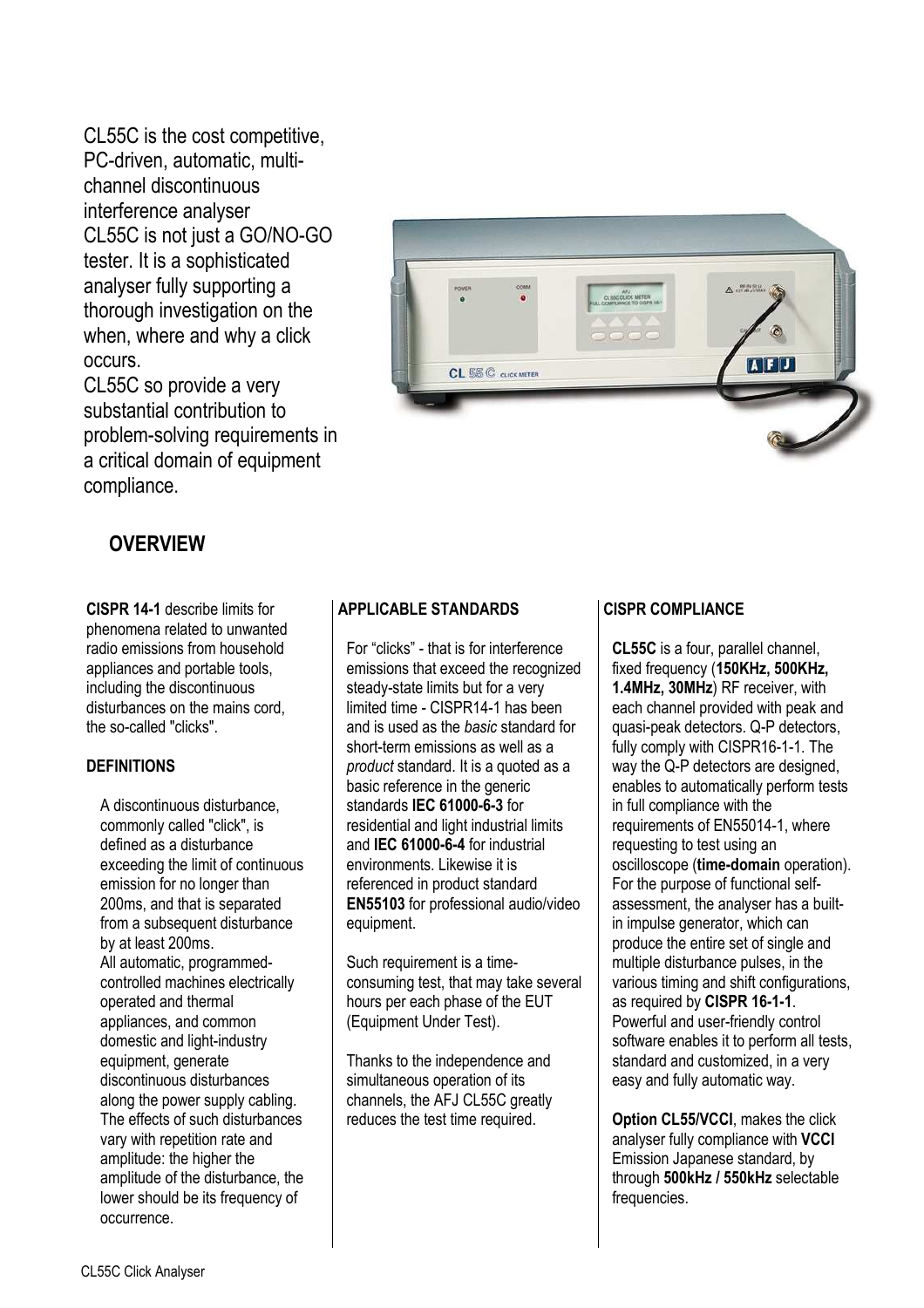# **SOFTWARE & AUTOMATION**

A host PC is connected to AFJ CL55C via highspeed parallel port, enabling the analyzer to be used for automatic test set up and running, and for consistent report generation.

The PC totally controls the analyzer through a friendly application S/W, running under the WINDOWS XP OS

The S/W enables the operator to set all parameters, setting up the analyzer according to CISPR 14-1 requirements, or any other specific needs.



All information collected by the AFJ CL55C during the test, are displayed in real time on the PC screen, divided into a number of windows corresponding to the number of internal RF channels.

Finally, the real superiority of the analyser, resides in the **built-in power meters**, enabling the continuous monitoring of EUT current consumption: in fact, steep variations in this current are often related with disturbances (click) because of the very large bandwidth, that includes all frequencies able to generate a click.

## **The CL55C main**

**characteristic** , is its ability to sample, in parallel, the peak and quasi-peak levels of the four channels, to recognize and count all clicks (short, long, continuous noise and switching operations), and store all numeric and graphic data, like waveforms, in the PC hard disk.

The PC-based operation of the analyzer, means practically unlimited memory capabilities, and the ability to generate assisted, or fully-automatic test reports.

## **CL55C is not just a GO/NO-**

**GO tester,** but a sophisticated analyser fully supporting a thorough investigation on the when, where and why a click occurs, so providing a very substantial contribution to problem-solving requirements in a critical domain of equipment compliance.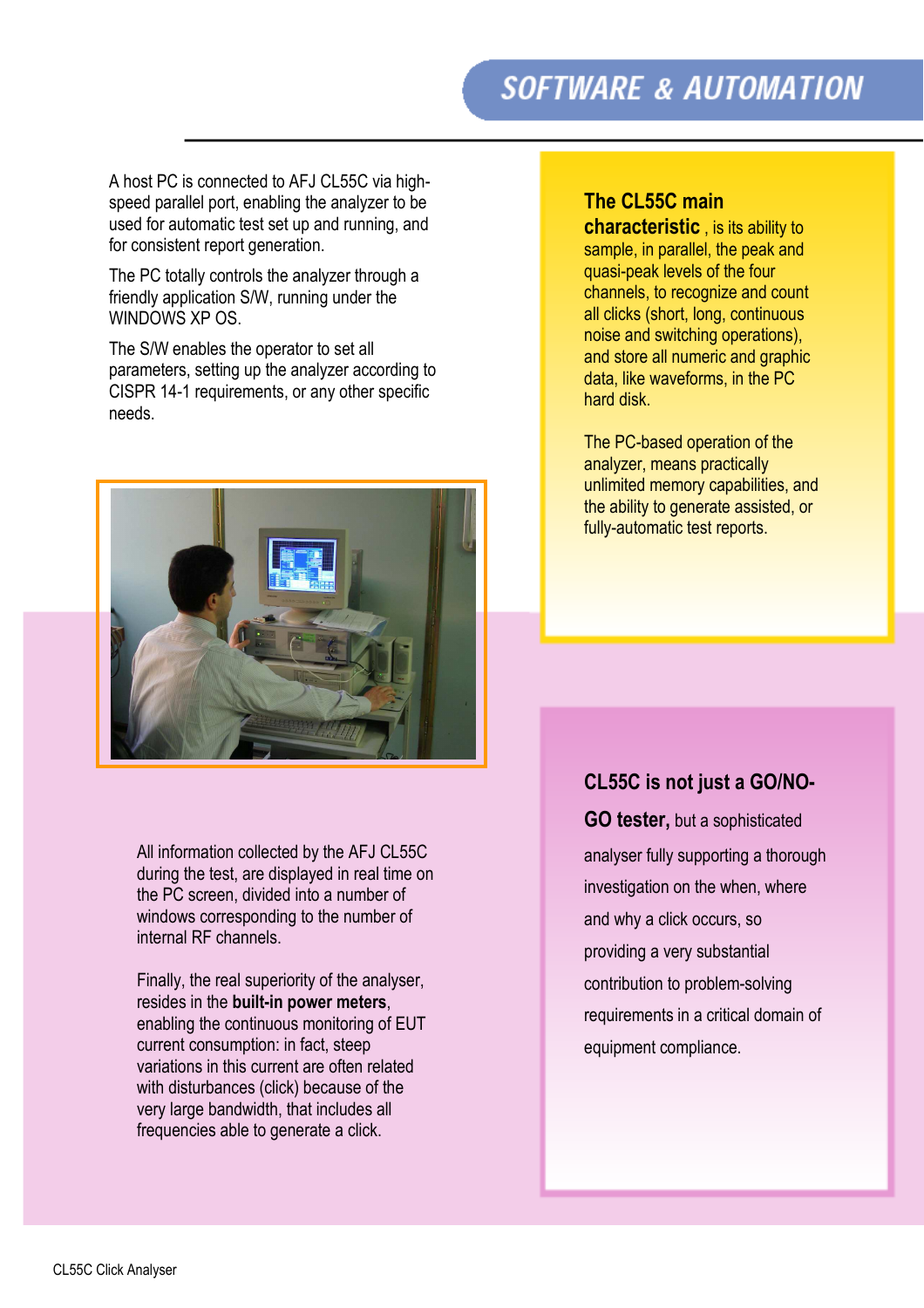#### **Built-in impulse generator**

For the purpose of functional self-assessment, the analyser has a built-in impulse generator, which can produce the entire set of single and multiple disturbance pulses, in the various timing and shift configurations,according to **CISPR 16-1-1:2003 (T14)** and **CISPR 16-1- 1:2003 (F1)** tables at the four standard frequencies (150kHz, 500 kHz, 1.4MHz, 30MHz) and at two user defined frequencies. Powerful, and user-friendly control software, enables to perform all tests, standard and customised, in a very easy and fully automatic way.





## **CL55C / IF**

CL55C/IF is the discontinuous disturbances analyser, which is intended to be used tuned to the IF output frequency of any EMI receiver provided with Quasi Peak detector.

CL55 software allows the user to control the CL55/IF operations, giving the possibility to store, analyse and report all the measurements.

CL55C/IF still remains a true analyser system.

USB 2.0 Interface for communication with any PC

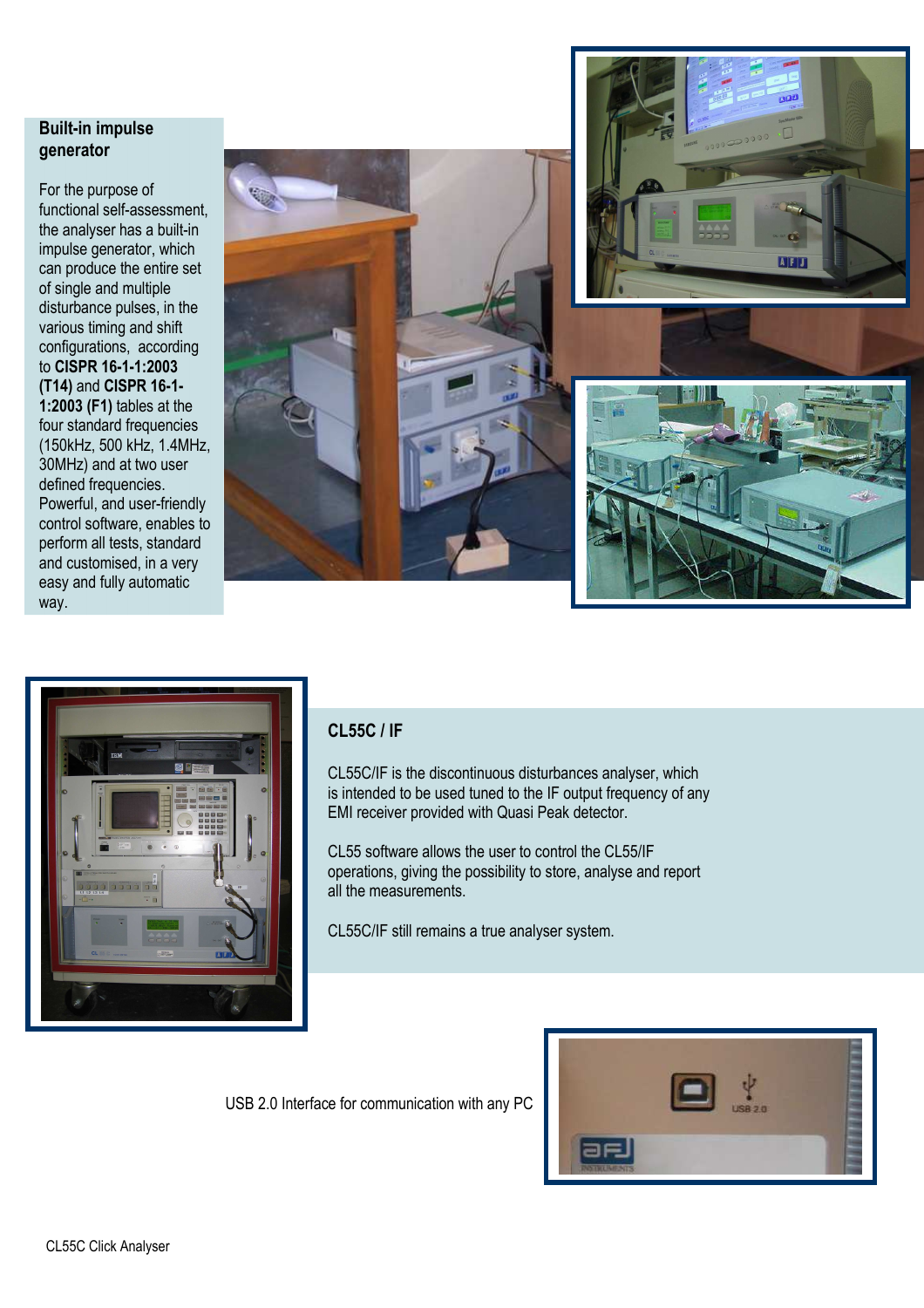#### **"ANALYSE"**

Fast overview clicks analysis. **Disturbance class** selection (**short clicks, long clicks, continuous**), is available through the **green, yellow, red** boxes on the right side of the panel. Any mix of the desired selection, is allowed.

The timescale can be adapted to the display requirements, through the **Scale** menu window.







#### **ZOOM "ANALYSE"**, shows:

- **-** Click **Peak** level curve
- **-** Click **Quasi Peak** level curve
- **- Limit** level
- **- EUT Current**

X and Y-axes shall be adjusted through appropriate commands on the right-low side.

**LEVEL "ANALYSE",** shows EUT switching operations, supply current and click events level.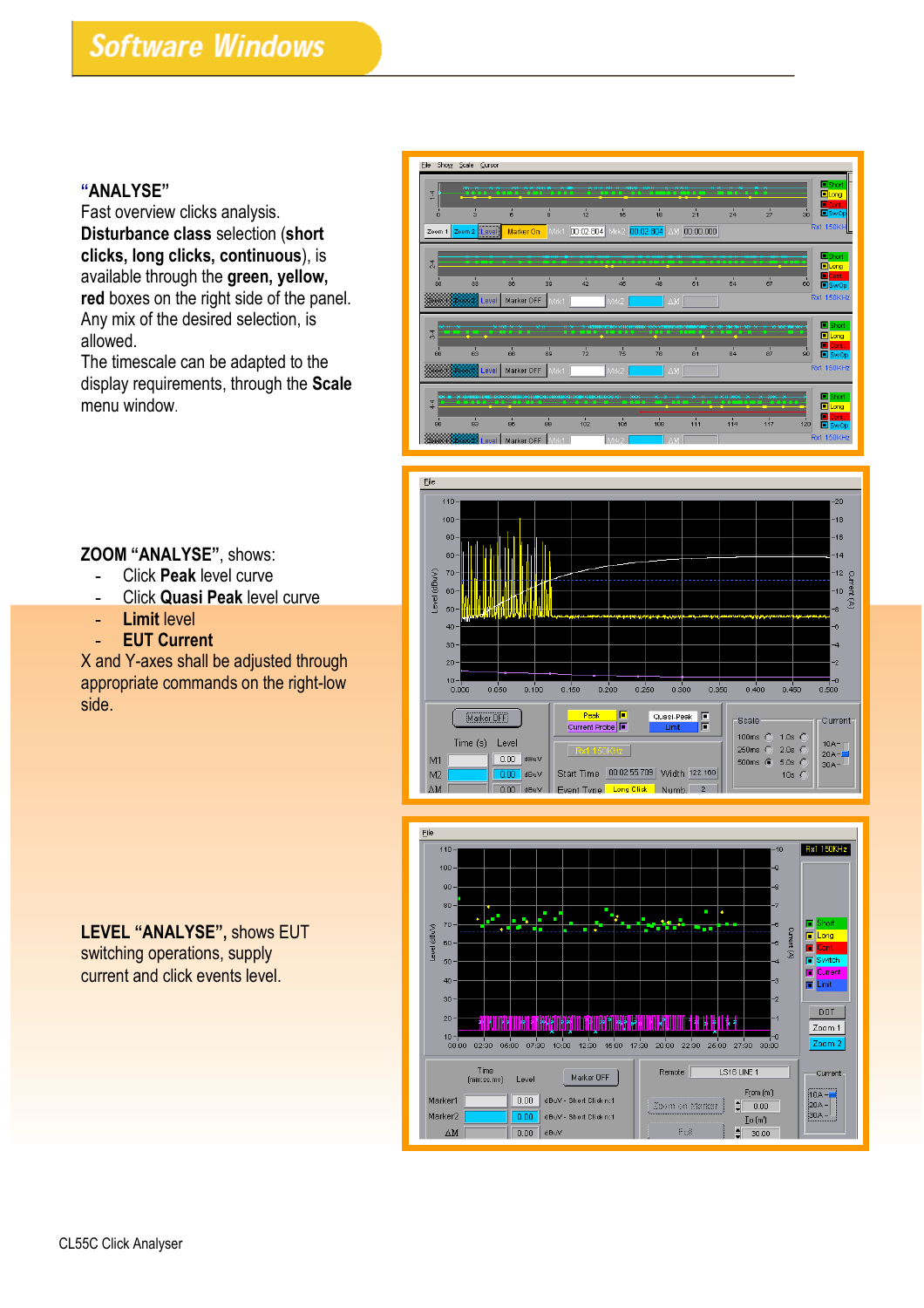#### **END OF TEST**

By the time limit in minutes: **TIME LIMIT (min)**  If the continuous disturbances exceed a set time value: **TIME LIMIT FOR CONTINUOUS INTERFERENCE TIME (ms)**  If a set maximum number of clicks is reached: **Total Click number.** 



measured exceeding the set threshold by the **Peak** detector is recorded. This function may be very useful during the **debugging** stage of a device, since allows understanding how a click may turn into a continuous disturbance, or how it may affect the Presence of another click.

The ∆ **Current (A)** parameter, allows setting the minimum value of the DUT current change, suitable for the detection of a switch.

The **Filter Time Const. (s)** allows setting the filter time constant; in order to avoid that unwanted switching operations are detected.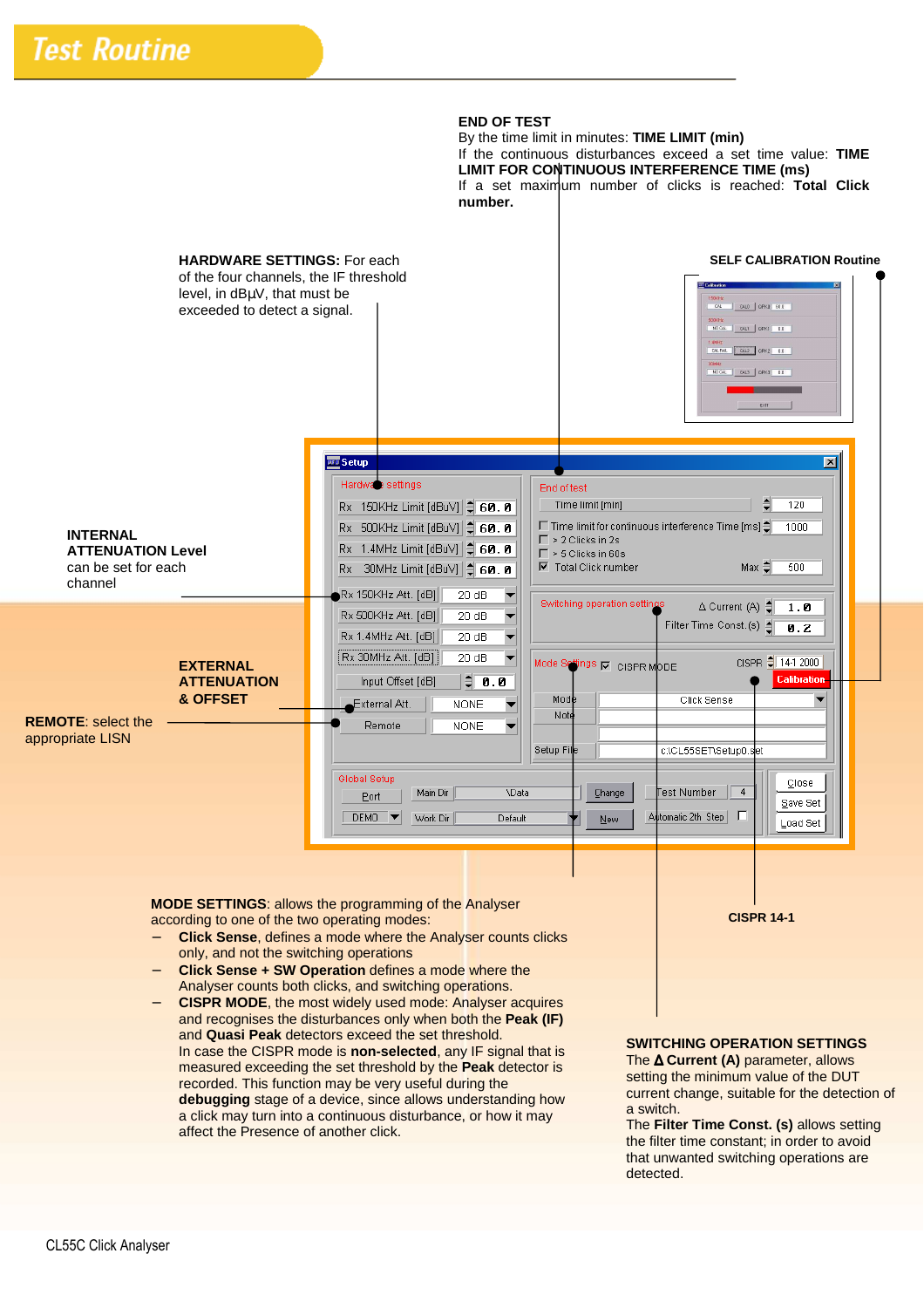In connection with such an outstanding graphic capability, a complete reporting environment is made available, allowing **text files** generation as well **as bitmap images**.

| <b>BET Test Report</b> |                                                             |                      |           |                               |                                        |                     |                          |                          | $ \mathbf{x} $           |
|------------------------|-------------------------------------------------------------|----------------------|-----------|-------------------------------|----------------------------------------|---------------------|--------------------------|--------------------------|--------------------------|
| File                   |                                                             |                      |           |                               |                                        |                     |                          |                          |                          |
|                        | Title Default Test 0                                        | Test#                | F         |                               | <b>First Pass</b>                      |                     |                          |                          |                          |
|                        | Date Not Available                                          | Time                 | 00:00.000 |                               | <b>CISPR</b><br>Short                  | $\bf{0}$            | $\theta$                 | $\bf{0}$                 | $\theta$                 |
| Required               |                                                             |                      |           |                               | 14-1 2000<br>Long                      | $\bf{0}$            | $\theta$                 | $\bf{0}$                 | $\theta$                 |
| Executed by            |                                                             |                      |           |                               | Fast Long                              | $\overline{0}$      | $\overline{\phantom{a}}$ | $\overline{\phantom{a}}$ | $\overline{\phantom{a}}$ |
| Description            |                                                             |                      |           |                               | <b>Total Clicks</b>                    | 0                   | $\bf{0}$                 | $\bf{0}$                 | $\bf{0}$                 |
|                        | Model Default                                               |                      |           |                               |                                        |                     |                          |                          |                          |
| SN                     |                                                             |                      |           |                               | Continuous Int. Events<br>Correction [ | $\bf{0}$            | $\bf{0}$                 | $\bf{0}$                 | $\overline{0}$           |
| Type                   |                                                             |                      |           |                               | TIME (s) $0.00$                        | 0.00                | 0.00                     | 0.00                     |                          |
| Report                 |                                                             |                      |           | E                             | Manual   Switch Op                     | 0                   | 0                        | $\bf{0}$                 | $\theta$                 |
|                        |                                                             |                      |           |                               | 2 Click                                | $\bf{0}$            | $\theta$                 | $\bf{0}$                 | $\theta$                 |
|                        |                                                             |                      |           |                               | Limit dBuV                             | 0.0                 | 0.0                      | 0.0                      | 0.0                      |
| Work Dir               | o:\Data\Default\Test0016\1                                  |                      |           |                               | 7.4.2.2                                | $N$ 0.00            | 0.00                     | 0.00                     | 0.00                     |
|                        |                                                             | Sw Op $C_{f}$ = 1.00 |           | Click Rate $\,\,\widehat{}\,$ | Linit dBuV                             | 00                  | 00                       | 0.0                      | 0.0                      |
|                        |                                                             | No Clicks            |           |                               | Allowed Clicks                         | $\overline{\Omega}$ | $\Omega$                 | $\ddot{\mathbf{u}}$      | Ù.                       |
| No Clicks              |                                                             |                      |           |                               |                                        |                     |                          |                          |                          |
| No Clicks              |                                                             |                      |           |                               |                                        |                     |                          |                          |                          |
|                        | No Clicks                                                   |                      |           |                               |                                        |                     |                          |                          |                          |
| <b>Test Conditions</b> |                                                             |                      |           |                               |                                        |                     |                          |                          |                          |
|                        | <b>External Attenuator</b><br><b>Input Offset</b><br>Remote |                      |           |                               |                                        |                     |                          |                          |                          |
| 0.0                    |                                                             |                      |           |                               |                                        |                     |                          |                          |                          |
| Att                    | Att                                                         | Att.                 |           | Azti                          |                                        |                     |                          |                          |                          |
| None                   | None                                                        | None                 |           | None                          |                                        |                     |                          |                          |                          |
| View Loat              |                                                             | <b>BUN Dh Step!</b>  |           | Stop 2th Step                 | Pass                                   | PASS <sup>I</sup>   | $\overline{v}$           | $\overline{v}$           | $\overline{v}$           |

#### **MEASUREMENT SEQUENCE USING CL55C**

#### **1. Perform the test on the EUT according to applicable standards (CISPR 14-1)**

#### **First Run**

- a. Determine N by clicks or by switching operation number;
- b. Runs for 120mins or until 40 clicks (or 40 switching) have been registered;
- c. Calculates click rate N from Number of clicks/time in minutes;
- d. Registers where N>30;
- e. Registers where all clicks ≤20ms and 90% ≤10ms (Instantaneous Switching);
- f. Registers where N≤5;
- g. Calculates Lq from 20log30/N + L;

#### **Second Run**

- h. Runs test again, using the click rate information;
- i. Applies L or Lq as necessary;
- j. Applies Upper Quartile Method where appropriate or L=Lq+44dB;
- k. Give Pass/Fail Information;
- l. Generates Test Report including table of each click measured, timing information and amplitude information, limits, etc.
- **2. If the EUT test fails, open the analyse window and,**
- **3.** Examine each click event together with the EUT cycle description.

In the time-domain graph, the level of the click is readily appreciated: if just above the limit, it's likely to be easily removed. When the disturbance level is very high, the corrective procedure should trade between reducing total click count working on low- level clicks, or exploiting the relative influence of each click on the overall disturbance spectrum, to bring the EUT within limits.

In this respect, the functionalities supported by CL55C are of highest effectiveness.

Once all appropriate actions have been taken, the EUT will be tested again, results will be compared and a consistent test report will be edited.

#### **SECOND PASS PREVIEW**

**AFJ CL55C usage, greatly reduce the measurement time thanks to unique internal SW function, called Second Pass preview.** 

Let's assume that the first test has been finished with the following results (steps  $a \div f$ ):

| File                                            | <b>NTT</b> Test Report                                                  |                                                                |                         |
|-------------------------------------------------|-------------------------------------------------------------------------|----------------------------------------------------------------|-------------------------|
|                                                 |                                                                         |                                                                |                         |
| Title                                           | ANCL2 Test 1                                                            | Rx2<br>Rx1<br><b>Rx3</b><br>150 KHz<br><b>500KHz</b><br>1.4MHz | Rx4<br>30MHz            |
| Date                                            | 02:21.733<br>09/09/1999 10:18:14<br>Time                                | $\overline{z}$<br>6<br>5<br>Short                              | $\bf{0}$                |
| Required                                        |                                                                         | 3<br>o<br>1<br>Long                                            | $\theta$                |
| Executed by                                     |                                                                         |                                                                |                         |
| Description                                     |                                                                         | <b>Total Clicks</b><br>10<br>$\overline{z}$<br>5               | $\bf{0}$                |
| Model                                           | ANCL <sub>2</sub>                                                       | Continuous Int<br>Events<br>$\bf{0}$<br>ñ<br>$\overline{1}$    | $\Omega$                |
| SN                                              |                                                                         | Correction  <br>TIME (\$) 0.00<br>0.22<br>0.00                 | 0.00                    |
| Type                                            |                                                                         | o<br>$\bf{0}$<br>$\theta$<br>Switch Op                         | $\ddot{\mathbf{0}}$     |
| Report                                          |                                                                         | Manual I                                                       |                         |
|                                                 |                                                                         | 2 Click<br>$\bf{0}$<br>$\bf{0}$<br>o                           | $\theta$                |
|                                                 | ш                                                                       | 56.0<br>56.0<br>Limit dBuV<br>65.0                             | 60.0                    |
| Work Dir                                        | c:\Data\Default\Test0001                                                | 3.48<br>2.48<br>N 1.87                                         | 0.00                    |
| 2nd Pass Preview                                | Click Rate $\bigcirc$<br>Off $\bullet$ Sw Op $\circ$ f= 0.00            |                                                                |                         |
|                                                 |                                                                         |                                                                |                         |
| <b>Test Conditions</b><br>Remote<br><b>NONE</b> | <b>Input Attenuator</b><br><b>External Attenuator</b><br>0 dB<br>$0$ dB | п<br>PASS <sub>IV</sub><br>ঢ়<br><b>FAIL</b>                   | $\overline{\mathbf{v}}$ |

- **150kHz** channel shows 10 clicks, of which 7 are lower than 10ms (instantaneous), and 3 are longer than 10ms. Channel demands the calculation of a new limit, Lq (step g).
- − **500kHz** channel shows 7 clicks, plus a 220ms continuous disturbance. Channel, according to EN55014 Par. 4.2.3.2, shall consider the whole endurance of all such disturbance as a single click, since lower than 600ms.
- 1.4MHz channel shows 5 instantaneous clicks, (<10ms). N value must be taken into account, to ascertain we have to calculate a new limit.
- 30MHz channel, shows no clicks, and therefore fully complies with Standard.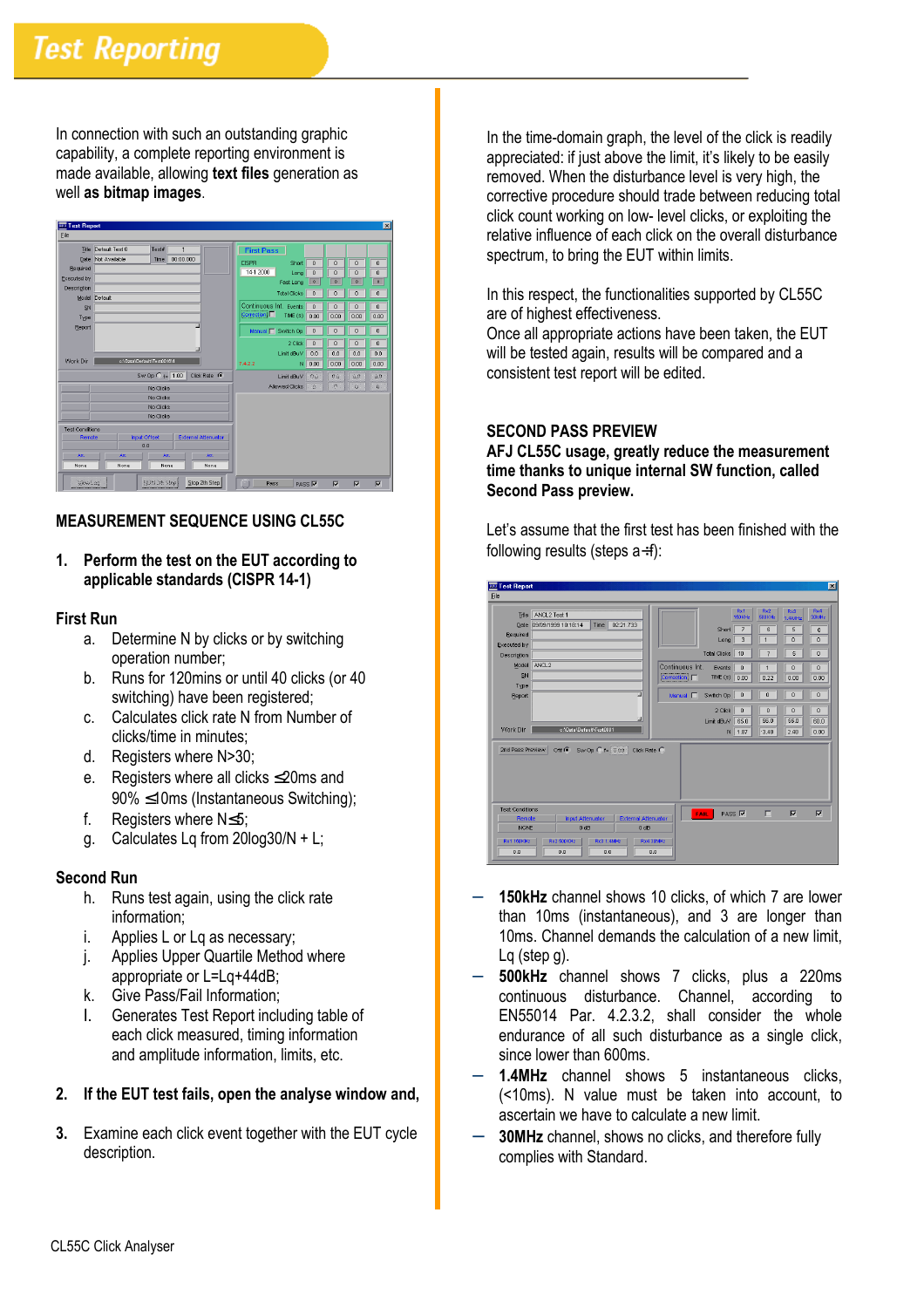# **Second Pass Preview**

# **Practical Measurement**

To automatically obtain final result without Second test running, select the **Click Rate** box in the **2 nd Pass Preview: the N-rate according to Par. 7.4.2.2 of EN55014 is calculated, per each channel.**  SW controls the previously stored Quasi-Peak levels, comparing them versus the new limits, and providing a report on how many of the old clicks are overriding the new limits, thus yielding an immediate and automatic **PASS-FAIL** output (steps g÷l).

**It shall be possible avoid the second run test, saving 50% of measurement time.**

## How to avoid the second run test, saving up 50% of measurement time! SECOND PASS PREVIEW

The preview result for the DUT second test is:

- 150kHz channel: New limit set at 81.6dBµV, allowed click number: 2. Pass.
- 500kHz channel: After converting the continuous disturbance <600ms (note below), N has been recalculated, and therefore the new limit is set at 73.6dBµV. allowed click number: 2. Pass.
- 1.4 MHz channel: Exempt from limits, since subject to instantaneous disturbance, and N<5.

|                        |                                                                          |                        |                     | Rx1            | Rx2                     | <b>Rx3</b>              | Rx4                     |
|------------------------|--------------------------------------------------------------------------|------------------------|---------------------|----------------|-------------------------|-------------------------|-------------------------|
|                        | Title ANCL2 Test 1                                                       |                        |                     | <b>150KHz</b>  | <b>500KHz</b>           | 1.4MHz                  | 30MHz                   |
|                        | 120:00.060<br>Date 13/12/1998 18:40:26<br>Time                           |                        | Short               | $\overline{7}$ | 6                       | 5                       | 0                       |
| Required               |                                                                          |                        | Long                | 3              | $\overline{2}$          | $\overline{0}$          | 0                       |
| Executed by            |                                                                          |                        | <b>Total Clicks</b> | 10             | 8                       | 5                       | $\overline{0}$          |
| Description<br>Model   | ANCL <sub>2</sub>                                                        |                        |                     |                |                         |                         |                         |
| SN                     |                                                                          | Continuous Int.        | Events              | $\overline{0}$ | $\mathbf{1}$            | $\overline{0}$          | $\overline{0}$          |
| Type                   |                                                                          | Correction             | TIME $(s)$ 0.00     |                | 0.22                    | 0.00                    | 0.00                    |
| Report                 |                                                                          | Manual <sup>[77]</sup> | Switch Op           | 0              | Ō                       | $\theta$                | $\mathbf 0$             |
|                        |                                                                          |                        | 2 Click             | $\theta$       | $\overline{0}$          | $\theta$                | $\mathbf 0$             |
|                        | ш                                                                        |                        | Limit dBuV          | 65.0           | 56.0                    | 56.0                    | 60.0                    |
| Work Dir               | c:\Cl55\Test1                                                            |                        | N                   | 1.87           | 3.97                    | 3.97                    | 3.97                    |
| 2nd Pass Preview       | Sw Op $\bigcirc$ f= $\bigcirc$ 0.00<br>Click Rate $\bullet$<br>$Off$ $O$ |                        | Limit dBuV          | 81.5           | 73.6                    | 56.0                    | 60.0                    |
| Rx2 500 KHz            | New Limit Calculated                                                     |                        | Allowed Clicks      | $\overline{2}$ | $\overline{2}$          | $\overline{0}$          | $\overline{0}$          |
| Rx3 1.4Mhz             | New Limit Calculated                                                     |                        | Short               | $\mathbf{0}$   | 0                       | $\mathbf 0$             | $\mathbf 0$             |
| Rx4 30MHz              | Instantaneous switchings: Exempt from amplitude limits                   |                        | Long                | $\mathbf{0}$   | 0                       | $\overline{0}$          | 0                       |
| Rx3 1.4Mhz             | No Clicks                                                                |                        | <b>Total Clicks</b> | $\overline{0}$ | 0                       | $\Omega$                | $\Omega$                |
| <b>Test Conditions</b> |                                                                          | PASS                   | PASS $\nabla$       |                | $\overline{\mathbf{v}}$ | $\overline{\mathbf{v}}$ | $\overline{\mathbf{v}}$ |
| Remote                 | <b>External Attenuator</b><br><b>Input Attenuator</b>                    |                        |                     |                |                         |                         |                         |
|                        | <b>NONE</b><br>$0 d$ B<br>0 dB                                           |                        |                     |                |                         |                         |                         |

• 30 MHz channel: No clicks